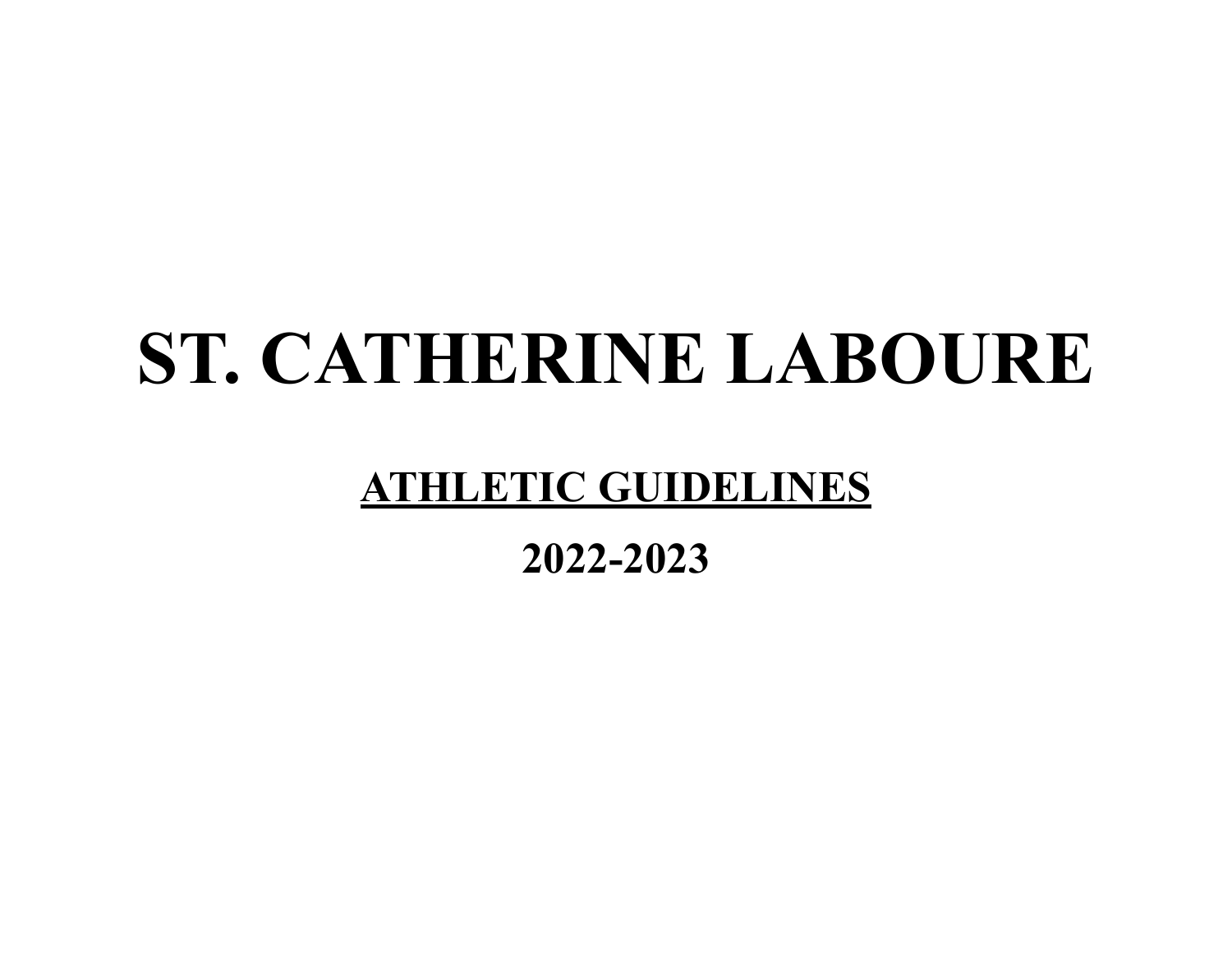#### **UNIVERSAL (NO CUT) PARTICIPATION**

Universal (no cut) participation, whereby every child is offered the opportunity of being a member of the team, will be standard for the interscholastic and the park district programs. These programs are designed to provide a wholesome means of recreation and the use of non-study time. At the 4<sup>\*</sup>, 5<sup>\*</sup>, and 6<sup>\*</sup> grade level, the program will emphasize instruction, training, and reasonably equal playing time for all participants. In some cases, such as in very close game/tournaments some kids may not get equal playing time as the starters. Teams will split on an equal basis if there are enough participants to field two (2) separate teams in various **leagues. Every coach at this level will attempt to spread the time around equally.**

#### **Competition vs. participation**

At the 7<sup>th</sup> and 8<sup>th</sup> grade level of the program will involve increased competition and development of more advanced athletic skills. Every effort will be made to play **each participant in every game.**

#### **Teamwork**

TEAMWORK, INTEGRITY, AND SELF-DISCIPLINE WILL BE INTEGRAL PART OF THE INTERSCHOLASTIC AND PARK DISTRICT PROGRAMS AT ALL LEVELS. SAINT CATHERINE **LABOURE ENCOURAGES STUDENTS TO PARTICIPATE IN ATHLETIC PROGRAMS.**

#### **Council II-3A requires all athletes to have a copy of a current physical on file**

#### **Athlete's code**

**1. Participation in interscholastic sports is a privilege and not a right.**

- **0. Athletics must maintain passing grades in all of their classes and have no behavior problems.**
- 0. Participation in the program is intended to foster school spirit, loyalty, teamwork, responsibility and sportsmanship.
- 0. Athletes must show respect for their coaches, teammates, parents, teachers, principals, opponents, and anyone else connected with the program.

0. No "on or off the court" incident will justify an athlete arguing with an official in any sport. Any complaint that an athlete has with an official must be communicated to the coach. If the complaint is justified, the coach is responsible for communicating that complaint to the official.

0. Athletes will not swear or use profanity at practice or in sporting events. The use of such profanity during a game shall subject the athlete to possible **suspension from the team.**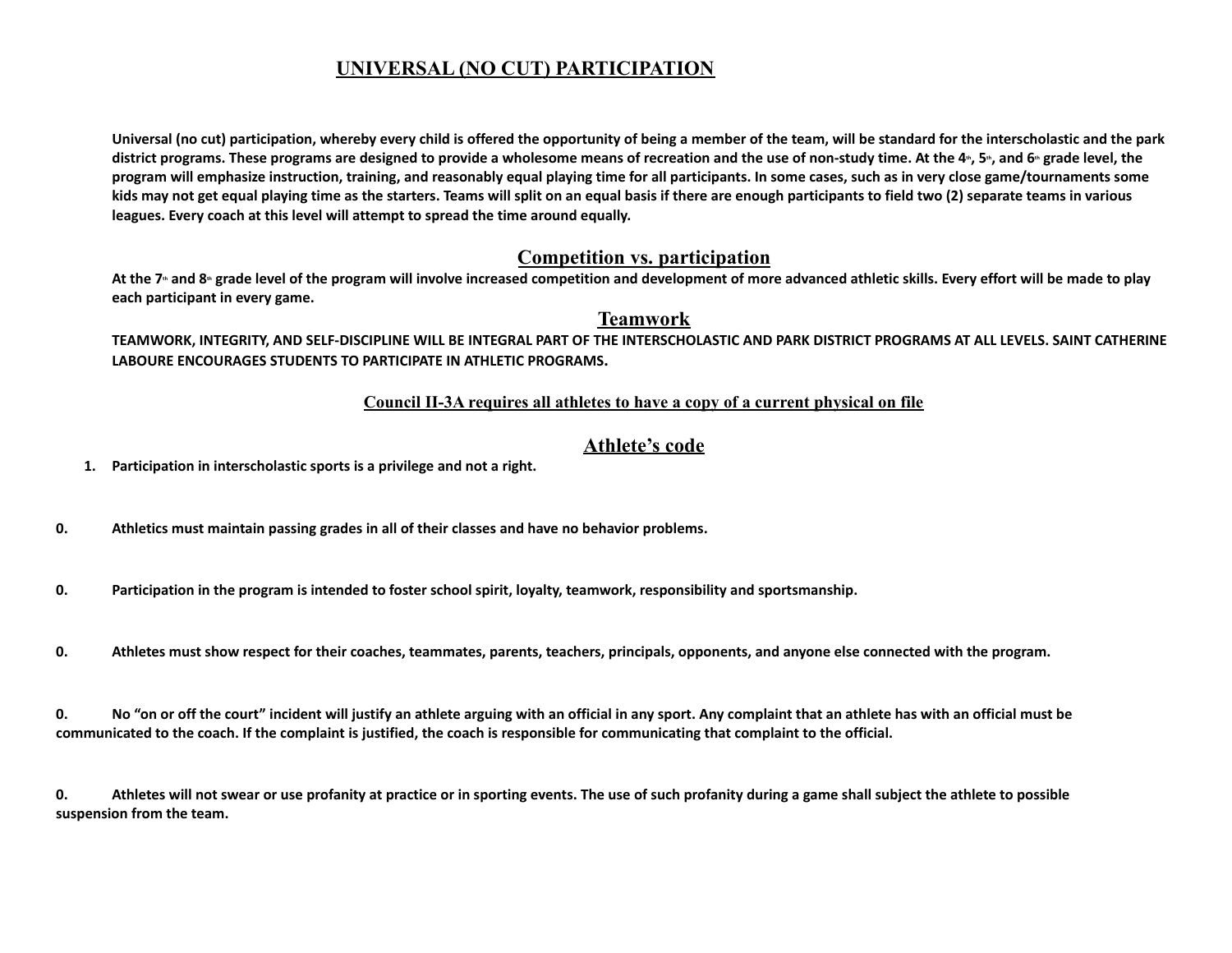0. Athletes will be responsible for the use of issued uniforms, as well as, equipment and returning their uniforms cleaned no later than a week after the season has ended to the athletic director. A fee of \$75.00 will be charged if uniforms are not returned in excellent condition.

0. Attendance at practice is mandatory for participation in the inter-scholastic games, except in case of an emergency or an excused absence. Failure to attend practice on a regular basis, regardless, of the individual's skill level, can result in suspension from part of games, or entire games if necessary.

0. Each athlete must remember that he/she is a representative of the school and that his/her conduct must reflect the principles of Christian behavior and respect for teammates, coaches, and officials. Each athlete must participate in: Booster Clubs Fall WORLD'S FINEST CANDY SALE and Walk-a-thon. Each athlete is responsible in **selling two boxes of chocolates and turning in a completed Walk-a-Thon form.**

#### **PARENTS CODE**

#### PARENTS ARE ASKED TO ALWAYS REMEMBER THAT THEY ARE THEIR CHILD'S PRIMARY ROLE MODEL WITH THAT IN MIND, PARENTS SHOULD:

1. Treat coaches, referees, St. Catherine team members, and opposing teams with courtesy and respect at all times.

0. Remember that they, as well as, the athletes and coaches, represent the principles of Christian behavior. Any parent or spectator not abiding by these behavioral guidelines will be asked to leave a sporting event by the Athletic Director, the coach, or the supervisor.

0. Shall assist their children in selecting the proper equipment for the particular sport involved and make sure that it is all fitted properly.

- 0. Shall assist their child in attending practices and taking the necessary steps to insure that their child attend as many practices as possible.
- 0. Work their assigned day in the concession stand which is offered during the volleyball and basketball seasons.
- **0. Responsible in paying a sports fee of \$100.00 per family for the year.**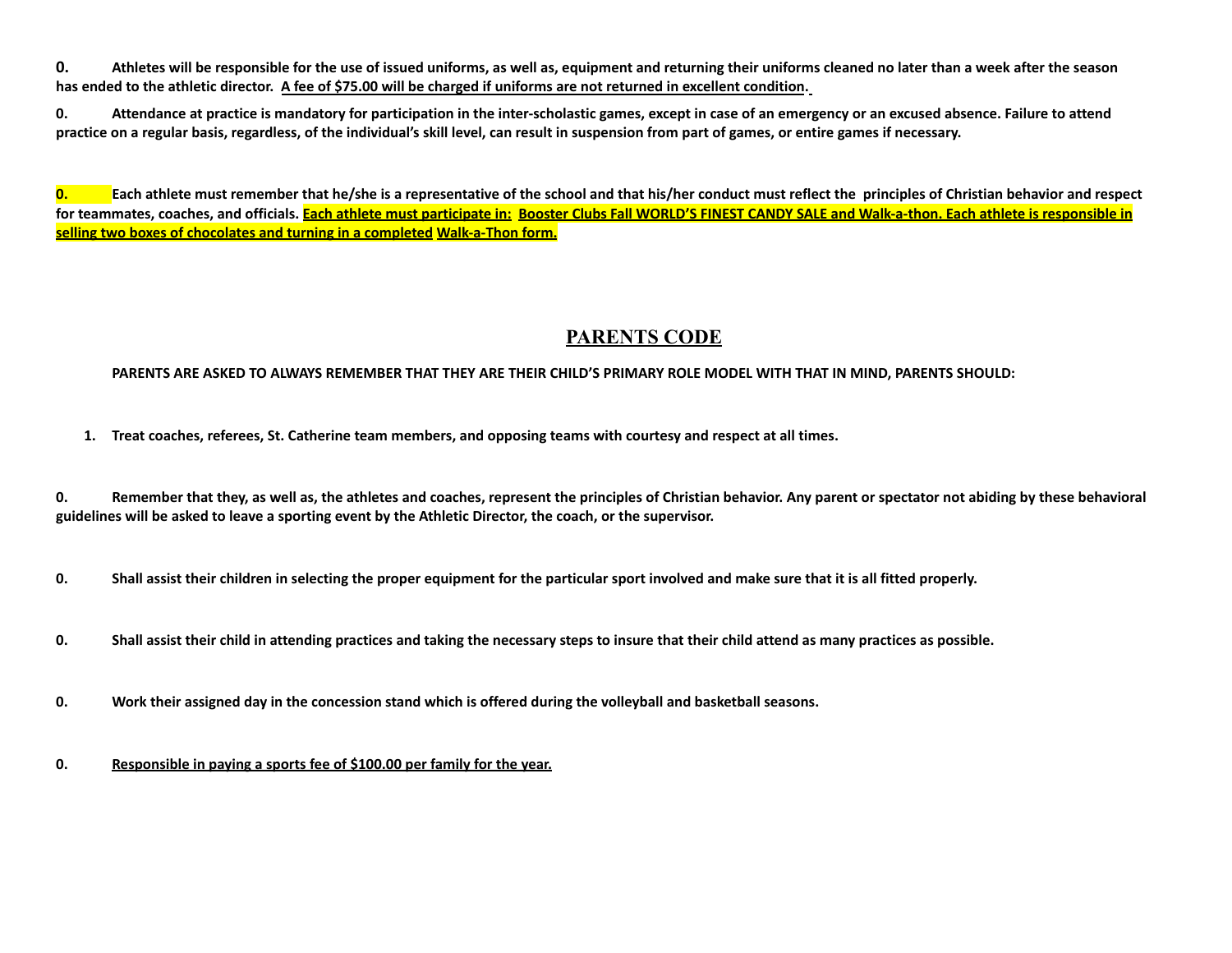#### **PARENT DRIVERS**

**1. Make sure that all team members are accounted for before leaving the parking lot.**

0. Drop off team members at their homes or make sure that they are picked up by their parents at the school after a game. Never leave a student alone in the **parking lot.**

0. If you have volunteered to drive to a game, and something came up that you cannot drive on the day of the game, please call the school or find a substitute yourself. It would be appreciated if you could give us at school at least 2 hour notice if you cannot drive.

#### **GUIDELINES FOR ST. CATHERINE LABOURE ATHLETIC TEAMS**

#### COMMITMENT AND DEDICATION ARE VITAL COMPONENTS WHEN PARTICIPATING IN TEAM SPORTS. THE ATHLETIC DIRECTOR AND COACHING STAFF REQUEST THAT **EACH PARENT AND ATHLETE ATTEMPT TO ARRANGE SCHEDULES TO FULFILL THESE IMPORTANT REQUIREMENTS.**

- **1. Excused absences will be accepted under these circumstances;**
	- **1. if there is a death in the family**
	- **2. doctor/dentist appointment**
	- **3. family vacation**
	- **4. illness**
	- **5. tutoring**
	- **6. Conflict with family responsibilities discussed with the coach.**

#### 0. ALL ATHLETES MUST MAINTAIN SUITABLE GRADES FOR THEIR ABILITY IN ALL CLASSES, AND HAVE NO BEHAVIORAL PROBLEMS. (parents and coaches will be **notified by the athletic director.)**

**3.If you are ill and miss school that day, you MAY NOT participate in practice or a game.**

0. Unexcused absences from practice will result in a partial suspension from participation in that sport. The time of suspension shall be determined by the coach, **but shall not exceed a reasonable amount of time.**

- 0. Players must be attired in proper uniform which is provided by the school in order to participate in competition.
- 0. An extraordinary number of absences will be taken under consideration of the Athletic Director and the coaches.

#### THE PRINCIPAL RESERVES THE RIGHT TO DETERMINE THE SERIOUSNESS OF STUDENT BEHAVIOR. THE PRINCIPAL WILL ALSO DETERMINE IF CERTAIN CASES OF **MISCONDUCT REQUIRE STRONGER MEASURES FOR THE ATHLETE PARTICIPATING IN SCL SPORTS.**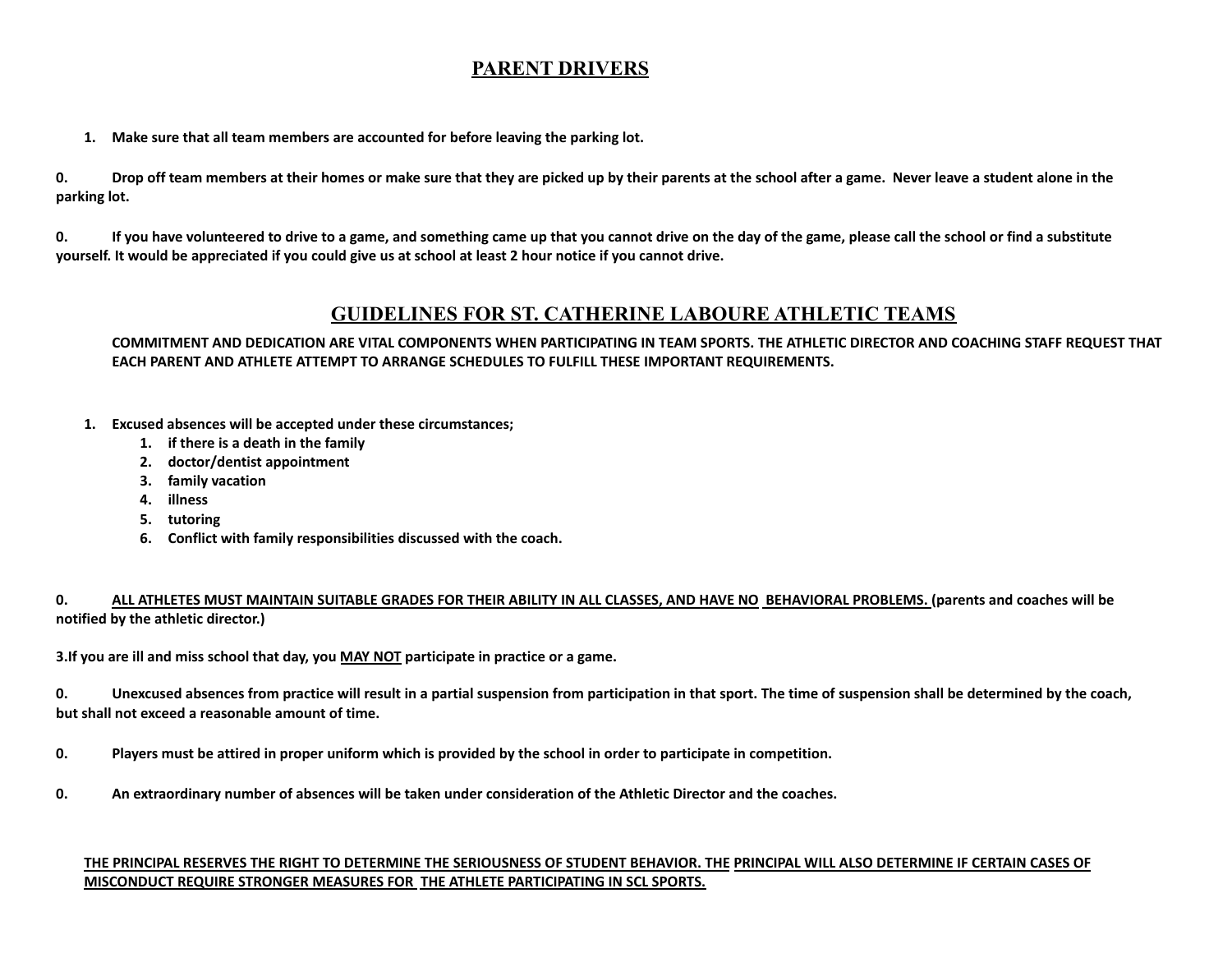#### **CONCUSSION PROTOCOL FOR ST. CATHERINE LABOURE ATHLETIC TEAMS:**

Adapted from the CDC and the  $3<sup>a</sup>$  International Conference on Concussion in Sport Document created 7/1/2011,

#### **Reviewed 4/24/2013, 7/2015, 7/2017, 6/2018**

A concussion is a brain injury and all brain injuries are serious. They are caused by a bump, blow, or jolt to the head, or by a blow to another part of the body with the force transmitted to the head. They can range from mild to severe and can disrupt the way the brain normally works.

Even though most concussions are mild, all concussions are potentially serious and may result in complications including prolonged brain damage and death if not recognized and managed properly. In other words, even a "ding" or a bump on the head can be serious. You can't see a concussion and most sports concussions occur without loss of consciousness. Signs and symptoms of concussion may show up right after the injury or can take hours or days to fully appear. If your child reports any symptoms of concussion, or if you notice the symptoms or signs of concussion yourself, seek medical attention right away.

#### **What can happen if my child keeps on playing with a concussion or returns too soon?**

Athletes with the signs and symptoms of concussion should be removed from play immediately. Continuing to play with the signs and symptoms of a concussion leaves the young athlete especially vulnerable to greater injury. There is an increased risk of significant damage from a concussion for a period of time after that concussion occurs, particularly if the athlete suffers another concussion before completely recovering from the first one. This can lead to prolonged recovery, or even to severe brain swelling (second impact syndrome) with devastating and even fatal consequences. It is well known that adolescent or teenage athletes will often fail to report symptoms of injuries. Concussions are no different. As a result, education of administrators, coaches, parents and students is the key to student-athlete's **safety.**

#### **If you think your child has suffered a concussion**

Any athlete even suspected of suffering a concussion should be removed from the game or practice immediately. No athlete may return to activity after an apparent head injury or concussion regardless, of how mild it seems or how quickly symptoms clear, without medical clearance. Close observation of the athlete should continue for several hours. The Return-to- Play Policy of the IESA and IHSA requires athletes to provide their school with written clearance from either a physician licensed to practice medicine in all its branches or a certified athletic trainer working in conjunction with a physician licensed to practice medicine in all its branches prior to returning to play or practice following a concussion or after being removed from an interscholastic contest due to a possible head injury or concussion and not cleared to return to that same contest. In accordance with state law, all schools are required to follow this policy.

You should also inform your child's coach if you think that your child may have a concussion. Remember it's better to miss one game than miss the whole season. When in doubt, the athlete sits out. For current and up-to-date information on concussions you can go to: http://www.cdc.gov/ConcussionlnYouthSports/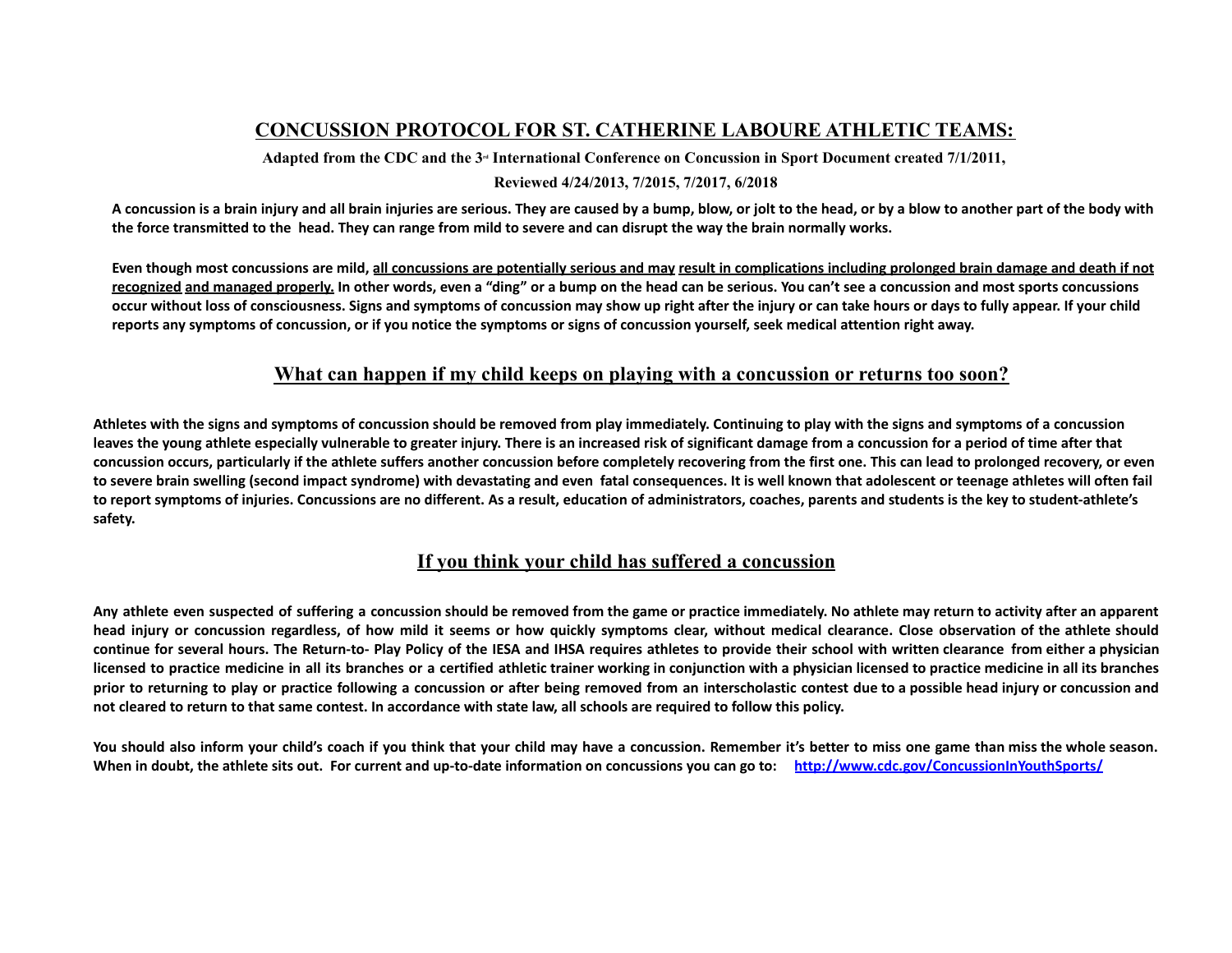| Symptoms may include one or more of the following:                                                                                                                                                                                                                                                              |                                                                                                                                                                                                                                                                              |  |  |  |  |
|-----------------------------------------------------------------------------------------------------------------------------------------------------------------------------------------------------------------------------------------------------------------------------------------------------------------|------------------------------------------------------------------------------------------------------------------------------------------------------------------------------------------------------------------------------------------------------------------------------|--|--|--|--|
| <b>Headaches</b><br>"Pressure in head"<br><b>Nausea or vomiting</b><br>Neck pain<br><b>Balance problems or dizziness</b><br>Blurred, double, or fuzzy vision<br>Sensitivity to light or noise<br>Feeling sluggish or slowed<br>down<br>Feeling foggy or groggy<br><b>Drowsiness</b><br>Change in sleep patterns | Amnesia<br>"Don't feel right"<br><b>Fatigue or low energy</b><br><b>Sadness</b><br><b>Nervousness or anxiety</b><br><b>Irritability</b><br>More emotional<br>Confusion<br>Concentration or memory problems (forgetting game<br>plays)<br>Repeating the same question/comment |  |  |  |  |
| What should I look for if I think my athlete has a concussion?                                                                                                                                                                                                                                                  |                                                                                                                                                                                                                                                                              |  |  |  |  |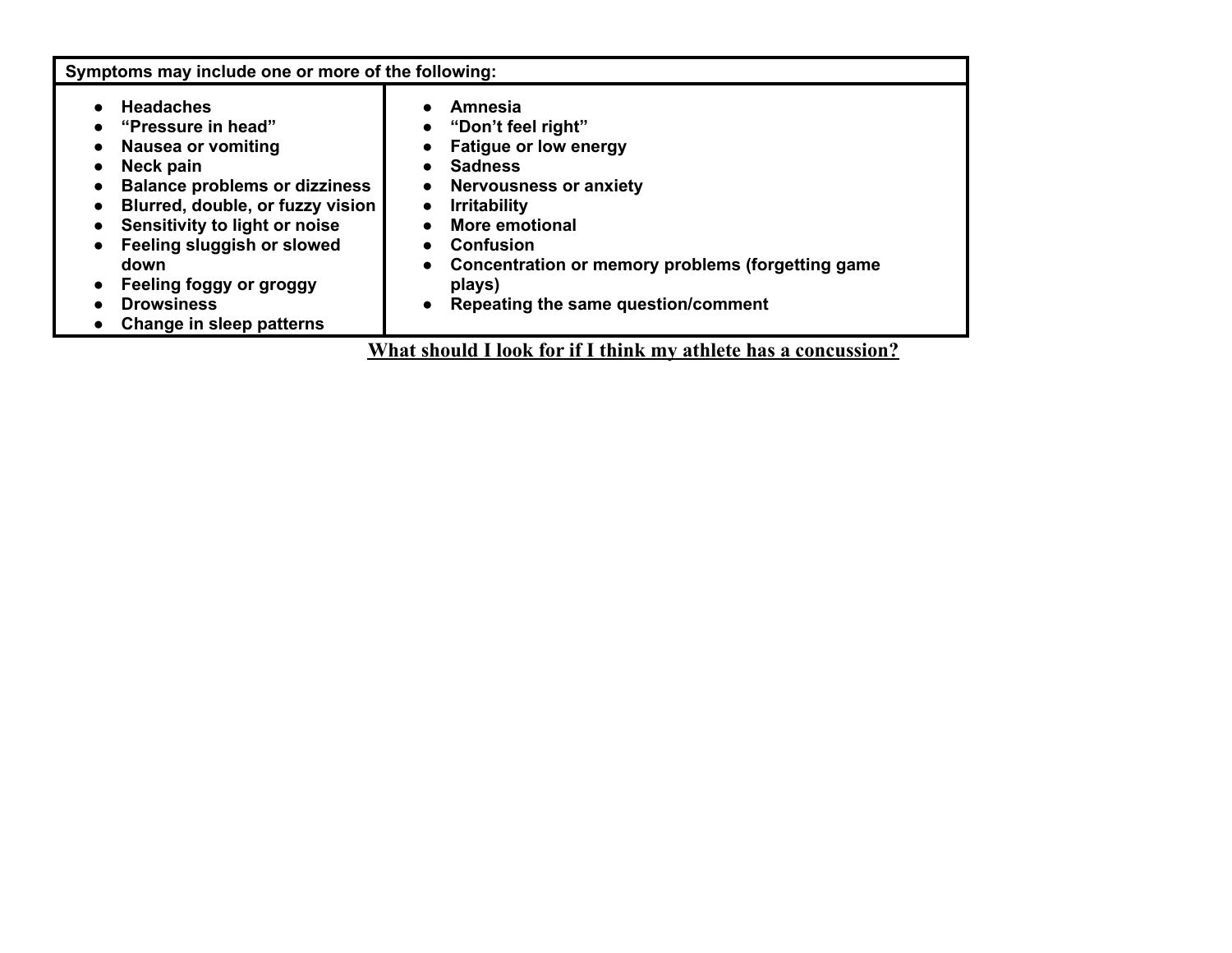#### **ATHLETIC CONTRACT**

I have read, understand, and shall abide by the athletic guideline set forth by Saint Catherine Labouré School.

#### \*\*\*AS A PARENT OF AN ATHLETE PARTICIPATING IN THE SCL SPORTS PROGRAM I AGREE TO SUPPORT AND/OR VOLUNTEER MY TIME WITH THE TWO BOOSTER CLUB FUNDRAISERS-CANDY DRIVE HELD IN THE FALL AND WALK-A-THON HELD IN THE SPRING. I AM ALSO RESPONSIBLE IN PAYING THE \$100.00 FAMILY SPORTS FEE, SELLING **TWO CASES OF CHOCOLATES, AND FILLING OUT THE ENTIRE WALK-A-THON PLEDGE SHEET.**

**My son(s)/daughter(s) will be participating in the following sports programs SOCCER, VOLLEYBALLL, BASKETBALL, GOLF and LACROSSE during the 2022-23 school year.**

| <b>Athlete's Signature</b>       | <b>Parent Signature Home Phone #</b>                                                                                |                                                     | <b>Emergency Telephone #</b> |
|----------------------------------|---------------------------------------------------------------------------------------------------------------------|-----------------------------------------------------|------------------------------|
|                                  | <u> 1989 - 1989 - 1989 - 1989 - 1989 - 1989 - 1989 - 1989 - 1989 - 1989 - 1989 - 1989 - 1989 - 1989 - 1989 - 19</u> |                                                     |                              |
| <b>Contact Person and number</b> |                                                                                                                     |                                                     |                              |
|                                  | By signing this form, we acknowledge we have been provided information regarding concussions.                       | <b>Student/Parent Consent and Acknowledgements:</b> |                              |
| <b>Student:</b>                  |                                                                                                                     |                                                     |                              |
|                                  |                                                                                                                     | Grade: ____________________                         |                              |
|                                  |                                                                                                                     |                                                     |                              |
| <b>Parent or Legal Guardian:</b> |                                                                                                                     |                                                     |                              |
|                                  |                                                                                                                     |                                                     |                              |
|                                  |                                                                                                                     |                                                     |                              |
|                                  | Relationship to Student: _________________________________                                                          |                                                     |                              |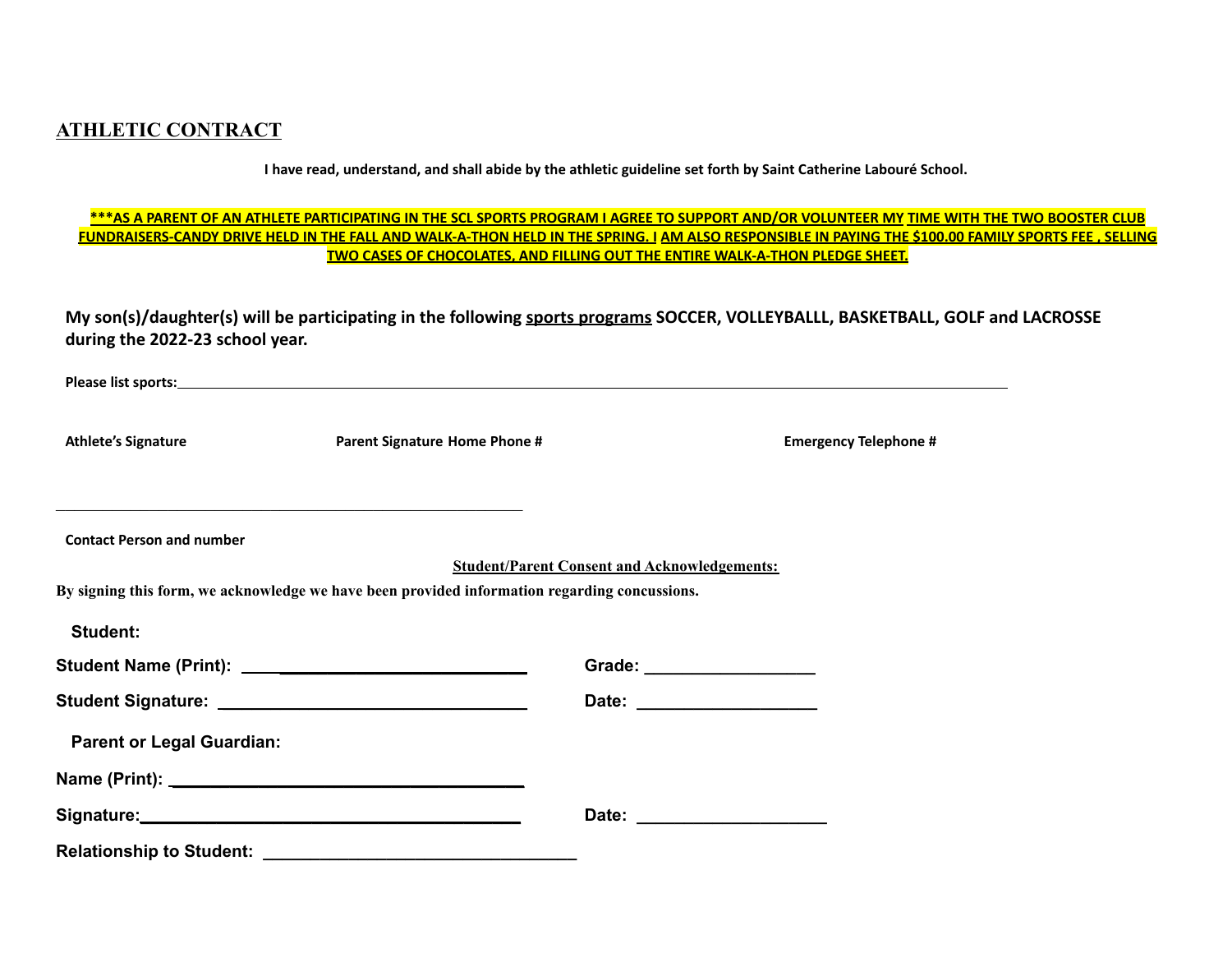**\*\*Each year Council II-3A schools are required to keep a signed Acknowledgement and Consent form and a current Pre-participation Physical Examination on file for all student athletes.** THIS FORM MUST BE COMPLETED AND RETURNED WITH A COPY OF THE ATHLETES PHYSICAL TO THE ATHLETIC DIRECTOR/OR **COACH, BEFORE YOUR CHILD PARTICIPATES ON ANY SCL SPORTS TEAMS.**

### **2022-2023**

Dear Parent:

Our Council II-3A is requiring that all athletes have a yearly physical allowing them to be eligible to participate in sports. Below is a physical form for your physician to fill out. Please attach the form to your athletic guidelines you will turn in at the start of the season. NO CHILD WILL PLAY FOR ST. CATHRINE's IF THEY DO NOT HAVE AN UPDATED PHYSICAL FORM ON FILE.

**Sincerely,**

**Ms. Eileen Savino**

### **St. Catherine Laboure Athletic Department Physical Exam Form**

| <b>PLAYER'S NAME</b>                                                                                                                        | <b>HEIGHT</b> | <b>WEIGHT</b>     |                   |                 |
|---------------------------------------------------------------------------------------------------------------------------------------------|---------------|-------------------|-------------------|-----------------|
| <b>ALLERGIES:</b>                                                                                                                           |               |                   |                   |                 |
| <b>MEDICATION:</b><br><u> 1989 - Johann Stoff, deutscher Stoff, der Stoff, der Stoff, der Stoff, der Stoff, der Stoff, der Stoff, der S</u> |               |                   |                   |                 |
| <b>PERTINENT FACTS:</b>                                                                                                                     |               |                   |                   |                 |
| <b>ATHLETICS ALLOWED:</b>                                                                                                                   |               | <b>ALL SPORTS</b> |                   |                 |
| <b>VOLLEYBALL (Girls/Boys)</b>                                                                                                              | <b>SOCCER</b> | <b>GOLF</b>       | <b>BASKETBALL</b> | <b>LACROSSE</b> |

I hereby certify that I have examined the above student and that there appears to be no medical reason why he/she is not **physically able to compete in supervised athletic activities checked above at St. Catherine Laboure School.**